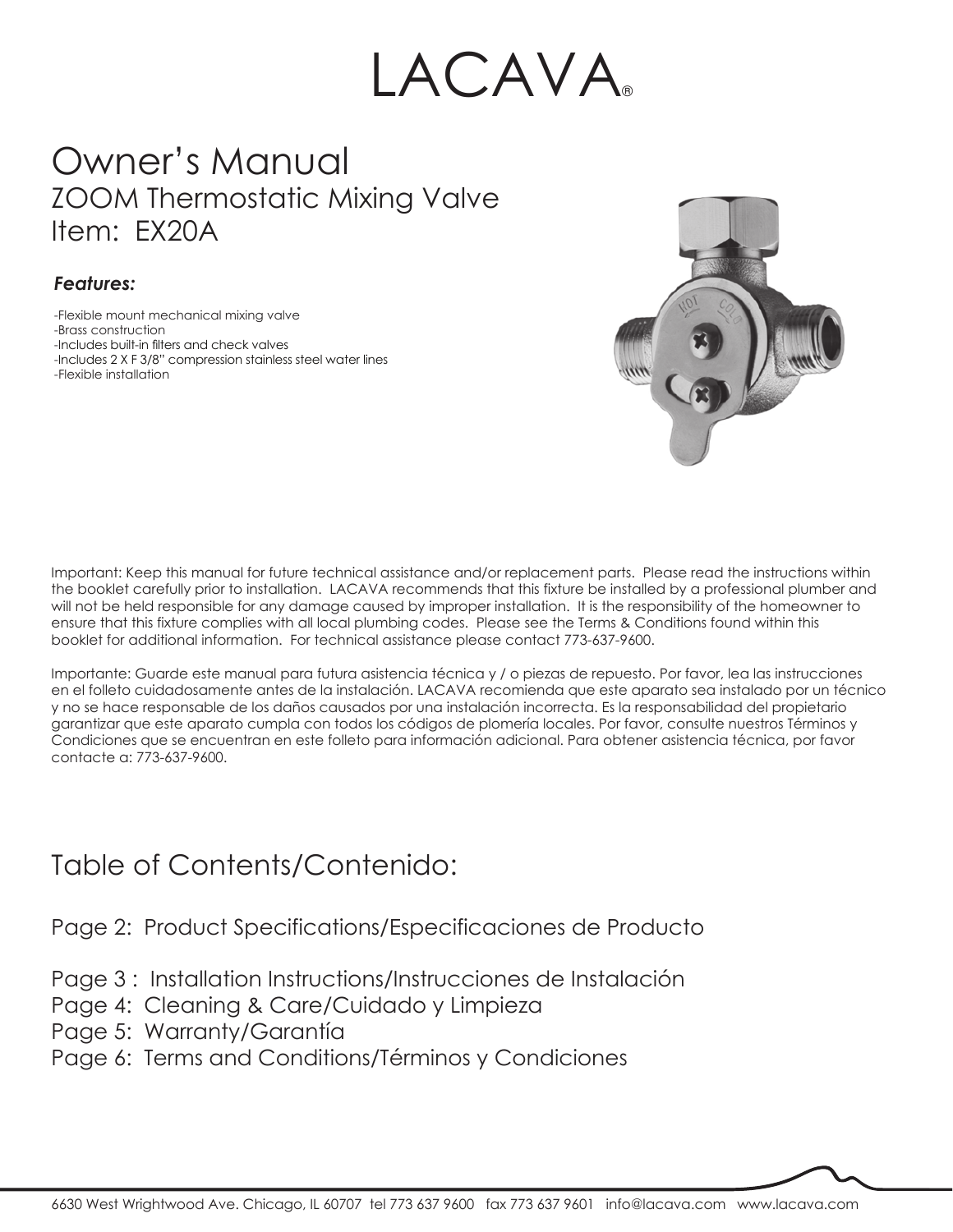### Product Specifications/Especificaciones de Producto



Note:

Drawings provided herein are meant to give the user an idea of the product and are not made to scale. The sizes in inches are rounded up to the nearest 1/16.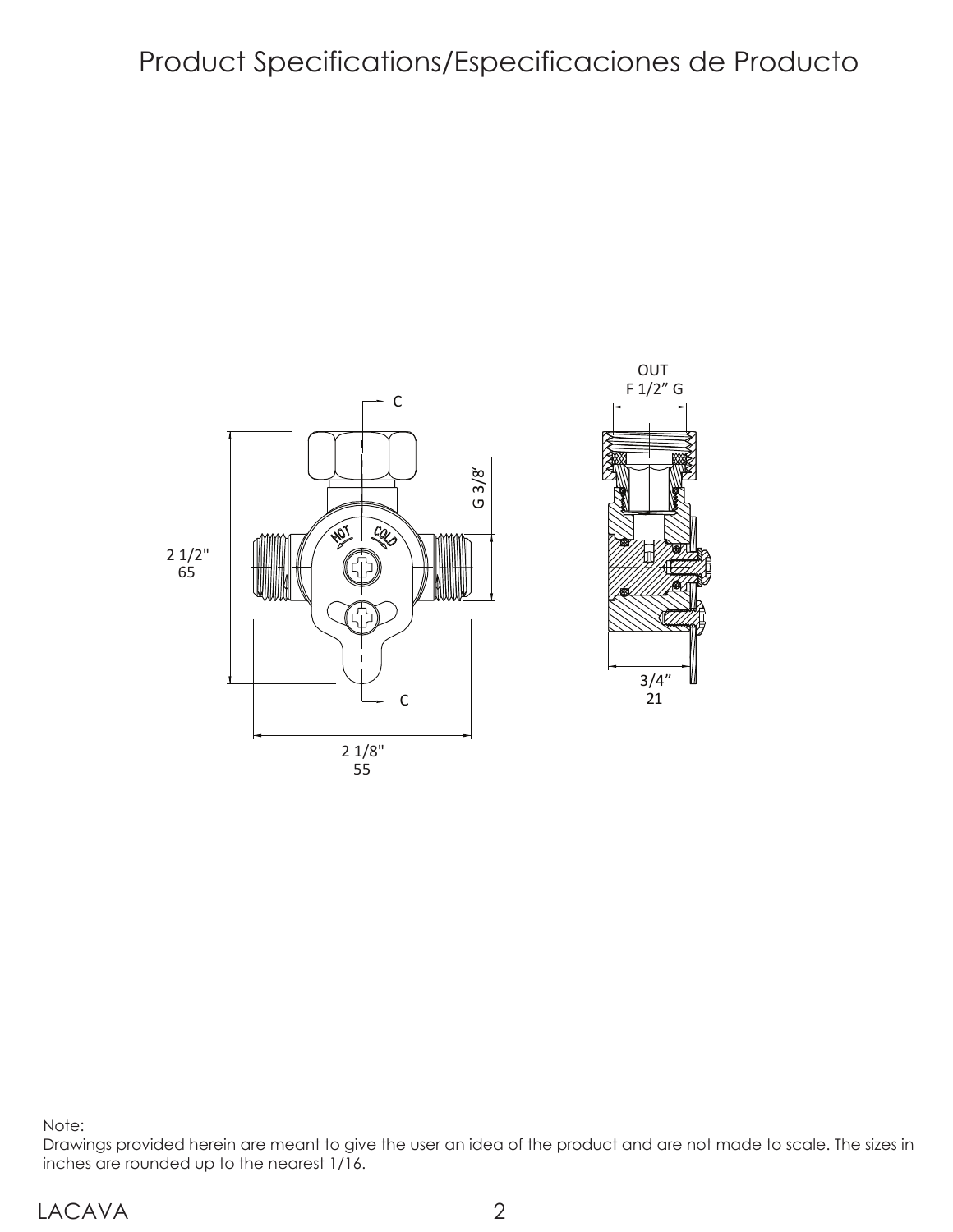# Installation Instructions/Instrucciones de Instalación

- 1. Connect the two supplied water lines to the mixing valve and to the hot and cold supply.
- 2. Connect the mixing valve to control box or volume valve. Check for leaks after the faucet is fully installed and connected.



3. Adjust water temperature to the desired level by moving the tab to the left or to the right.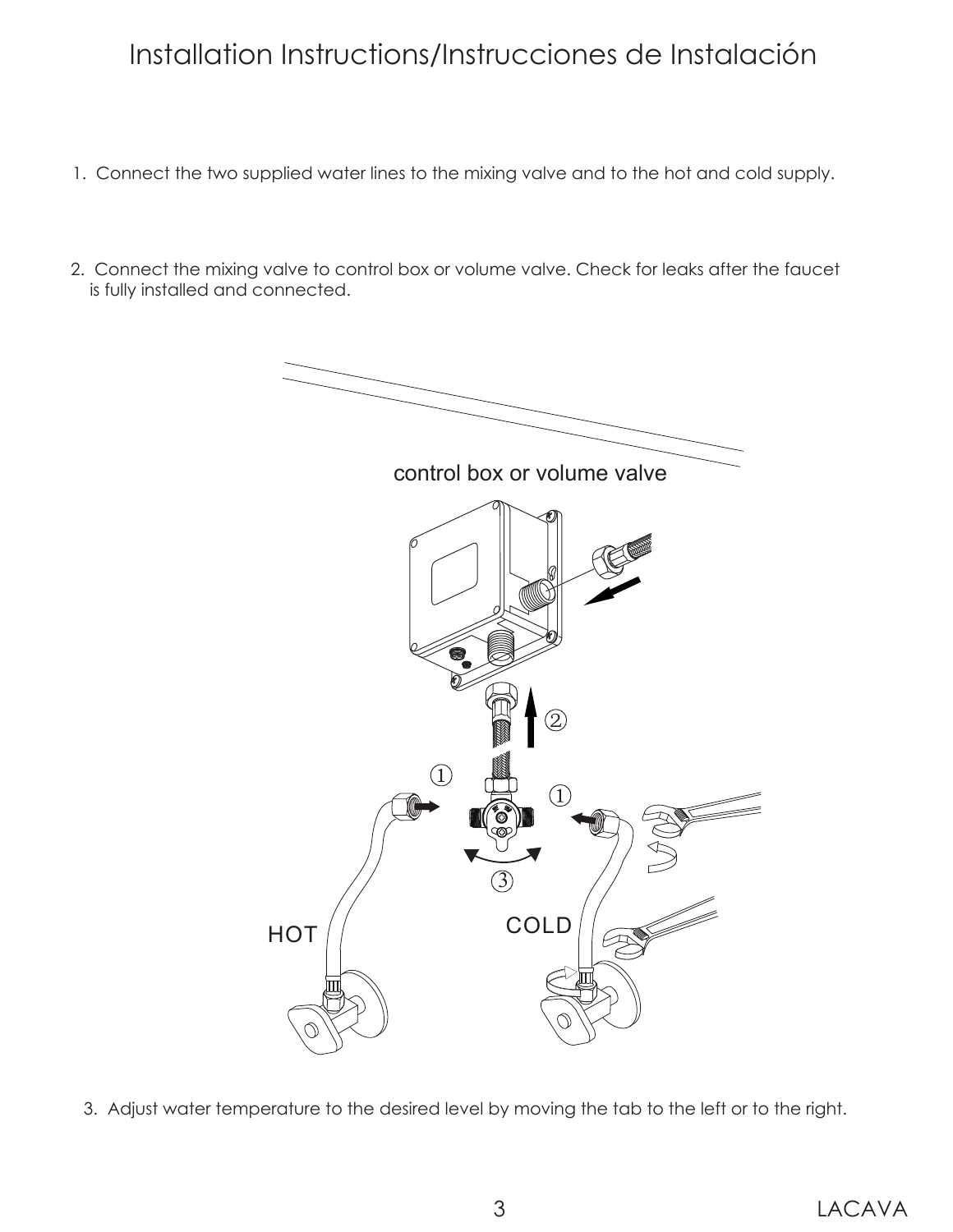# Cleaning and Care

For best results, please care for this product in accordance with the following instructions:

- Only use warm water and a mild detergent (i.e. dishwashing soap) for cleaning.
- If another cleaner is used, check the label to make sure that it is safe for use on the material being cleaned and always test in an inconspicuous area first.
- Make sure to wipe any excess cleaners off with a damp sponge or cloth and then rinse with water.
- Dry the surface with a soft cloth until dry after each use.
- Never use abrasive materials or cleaners that contain ammonia, bleach or acid, since they can cause damage to the finished surface.

*We would like to thank you for your purchase and are confident that you will be able to enjoy our products for many years to come!*

# Cuidado y Limpieza

Para mejores resultados, por favor cuide des este producto de acuerdo con las siguientes instrucciones:

- Sólo utilice agua tibia y un detergente suave (es decir, el jabón para lavar la vajilla) para la limpieza.
- Si se utiliza otro limpiador, revise la etiqueta para asegurarse de que es seguro para el uso del material para su limpieza y siempre prueba en un área discreta primero.
- Asegúrese de limpiar cualquier exceso de productor de limpieza con una esponja o un trapo húmedo y luego enjuague con agua.
- Seque la superficie con un paño suave hasta que se seque después de cada uso.
- Nunca use materiales abrasivos o productos de limpieza que contienen amoníaco, lejía o ácido, ya que pueden causar daños a la superficie acabada.

*¡Nos gustaría darle las gracias por su compra y estamos seguros que usted podrá disfrutar de nuestros productos por muchos años!*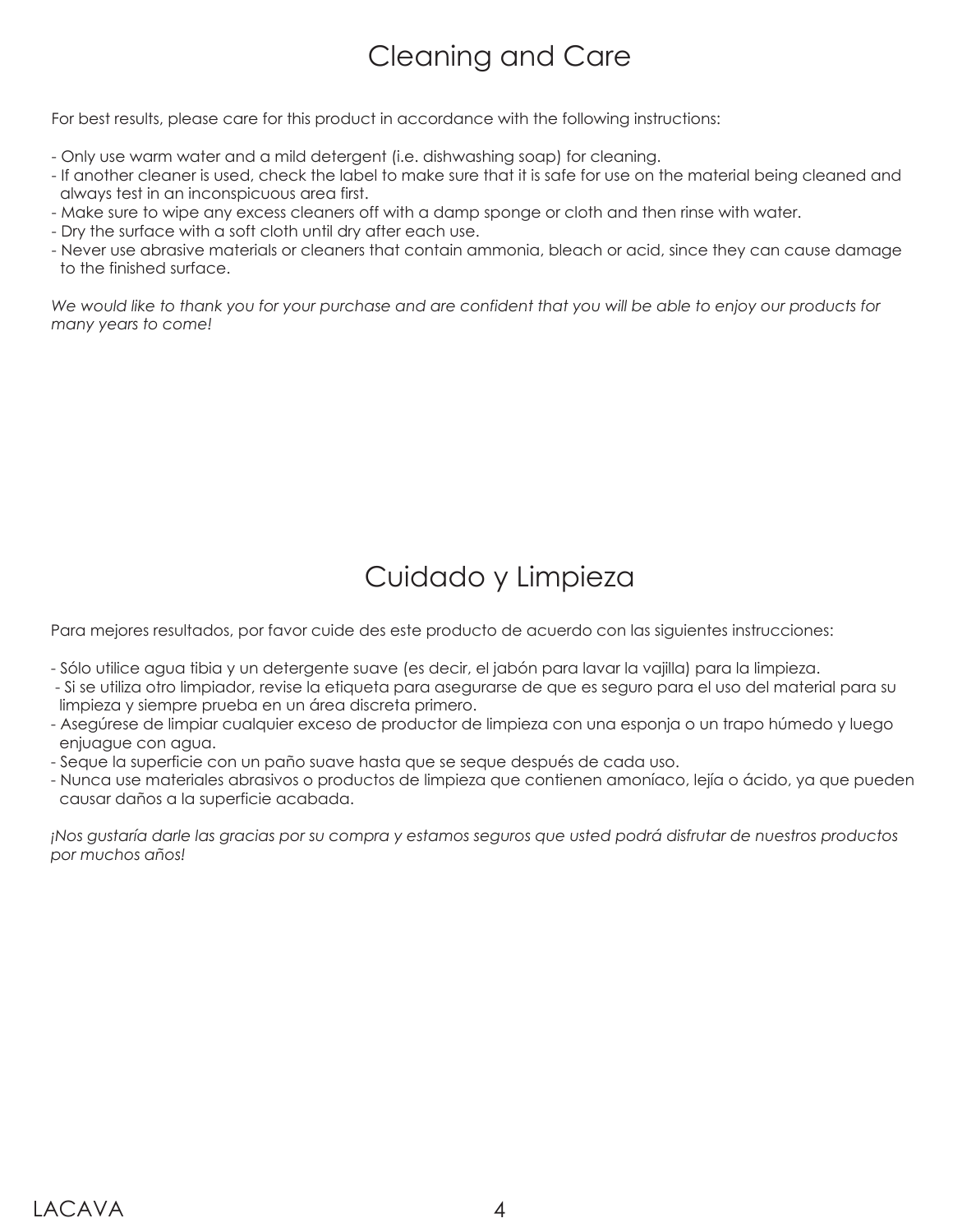### **Warranty**

LACAVA LLC provides a Limited Lifetime Warranty on its faucetry. This warrants any faucet, installed in a residential application, to be free of defects in material and workmanship for as long as the original consumer owns his or her home. Any product installed in a commercial application is covered under warranty for one year. LACAVA warrants all other products to be free from any defects in materials or workmanship, during normal residential or commercial use including all hinges, drawer slides, finishes, and general workmanship of the item for a period of one year. LACAVA warranties do not cover normal wear and tear, damages due to negligence, faulty installation, improper alterations and repairs, improper cleaning and care, or damages due to uses of the product other than its intended and normal use. If a defect is found under normal use, while under warranty, LACAVA will repair or replace the product (whichever cost is smaller to LACAVA) at its own expense (excluding shipping and installation charges). Under no circumstances is LACAVA responsible for installation/service fees or any dollar amount beyond the cost of the item. In addition, all LACAVA products are to be installed by experienced professionals properly licensed and bonded; otherwise, any LACAVA warranty and liability is to be considered waived. All warranties are non-transferable and proof of purchase is required for any warranty claim.

In accordance with the laws of limitation and exclusion state by state, and therefore provided the duly exceptions, LACAVA will not be held liable, in any event, for any special, indirect, incidental or consequential damages or losses (including but not limited to damages for loss of business, loss of profits, etc.) for breach of contract, tort (including negligence), product liability or otherwise, even if it has been advised of the possibility of such damages. LACAVA's liability on any claim (including negligence) will not in any case exceed the contract price paid by the original purchaser for the product claimed defective or unsuitable. It is the responsibility of the homeowner to ensure that all installed fixtures comply with all local plumbing codes.

### Garantía

LACAVA LLC proporciona una Garantía Limitada de por Vida en sus grifos. Esto garantiza que cualquier grifo, instalado en una aplicación residencial, no presentara defectos en el material o de fabricación, mientras que el consumidor original posea su casa. Cualquier producto instalado en una aplicación comercial está cubierto bajo garantía por un año. LACAVA garantiza que todos los otros productos no presentaran defectos en el material o de fabricación, durante el uso normal, residencial o comercial incluyendo las bisagras, rieles, acabados, y confección en general del artículo, por un período de un año. Las garantías de LACAVA no cubren el desgaste normal, los daños debido a negligencia, instalación errónea, modificaciones y reparaciones impropias, limpieza y cuidado impropio, o daños debido a la utilización de los productos distintos de su uso previsto y normal. Si un defecto es encontrado bajo el uso normal, mientras bajo garantía, LACAVA reparará o reemplazará el producto (el costo menor a LACAVA) a su cargo (excluyendo cargos de envío e instalación). Bajo ninguna circunstancia LACAVA será responsable por servicios de instalación, compensaciones por servicios o cualquier cantidad que exceda el costo del artículo. Además, todos los productos de LACAVA deben de ser instalados por profesionales experimentados con licencia y seguro; de otro modo, cualquier garantía de LACAVA y obligación será cancelada. Todas las garantías son intransferibles y el comprobante de compra es requerido para cualquier reclamo de garantía.

En conformidad con las leyes de la limitación y exclusión de estado a estado, y con las excepciones aquí debidamente presentadas, LACAVA no será responsable, en cualquier caso, por ningún daño especial, indirecto, incidental o consecuencial o pérdidas (incluyendo pero no limitadas a daños por pérdida de negocio, pérdida de beneficios, etc) por incumplimiento de contrato, agravio (incluyendo negligencia), responsabilidad por Productos defectuosos o de otro modo, incluso si se ha advertido de la posibilidad de tales daños. La Responsabilidad de LACAVA en caso de reclamaciones (incluyendo negligencia) no superarán en ningún caso el precio del contrato pagado por el comprador original del producto reclamado defectuoso o no apto. Es la responsabilidad del propietario garantizar que todos los accesorios instalados cumplan con todos los códigos de plomería locales.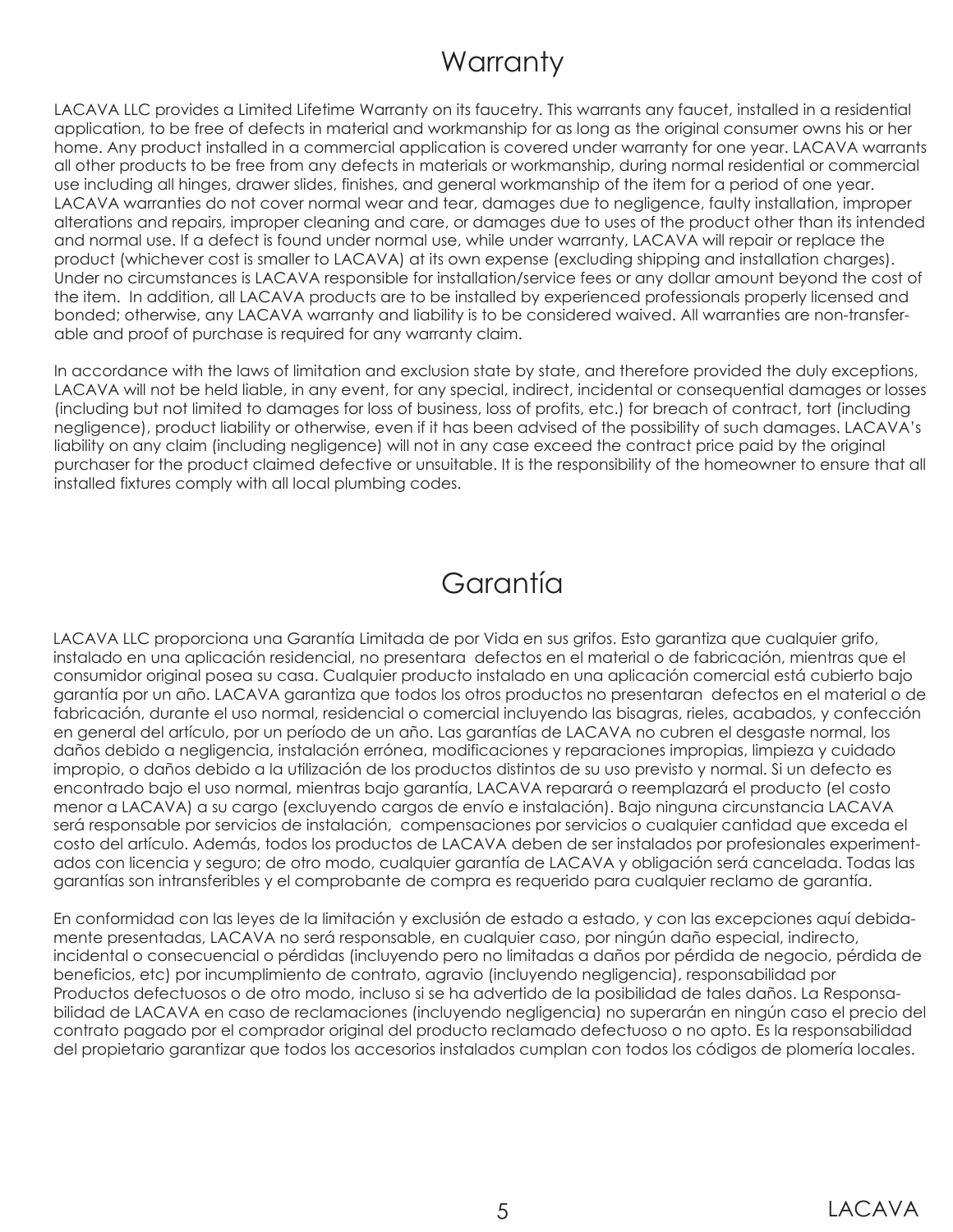### Terms and Conditions

#### UNIQUENESS:

Many LACAVA products are made of natural stone, woods, or metals. Because of the natural variations, and/or handmade nature of the products, slight differences are expected and are not deemed manufacturing defects.

#### SHIPPING POLICIES:

Once the merchandise is released to and accepted by the carrier, LACAVA's responsibility ends. LACAVA LLC is not responsible for damages occurring in transit. After the merchandise is delivered and the shipping document is signed, it becomes the property of the purchaser. We constantly improve the packaging as new technologies become available, but damages in transit may still occur. Therefore, we recommend that all packages be inspected by the purchaser in the carrier's presence upon delivery. In case of damages, either visible or concealed, the purchaser is responsible for filing any damage claim against the carrier. In this regretful circumstance, we suggest utter diligence to have the carrier's agent explain the steps to submit a valid claim against the carrier, as each carrier has different claim policies. Please document everything in writing, preferably on the shipping documents and have also the carrier's agent sign along. If you wish that Lacava assists you in the claim process, please fax or email us copies of the shipping and claim documents at your earliest convenience. In the case of missing items, which could occur due to our mistake or a theft during transit, please follow same procedures as for shipping damages above, with the only difference that the claim concerns something completely missing, rather than damaged. Please take note of any visible tampering with the packaging in the presence of the carrier's agent before accepting the delivery with your signature. In case of missing items, you must also inform LACAVA and send us all related documents within 24 hours from the delivery date. We will open an internal investigation and check the inventory count to determine whether it was our error. If we verify it was our mistake, we will promptly ship the missing item(s) to the purchaser by standard ground at our cost.

#### RETURN POLICIES:

If the product is not satisfactory for any reason different from defects, it can be returned to LACAVA LLC up to 30 days from the shipping date after obtaining a Return Goods Authorization (RGA) valid for 60 days. If the product is not returned to LACAVA within that timeframe, the RGA will be voided and no further RGAs will be issued for the product. The merchandise must be in salable condition, in its original packaging, and packed safely with the RGA number clearly marked on the outside packaging. To obtain an RGA number, please fax or email the request with a description of the reason for return. The merchandise must be in its original packaging and packed safely in accordance with the carrier's packing requirements, with the RGA number clearly marked on the outside packaging. LACAVA reserves the right not to issue any credit, if an approved RGA number has not been obtained. A restocking fee of 25 percent and applicable shipping charges to the customer and back will be deducted from the credit amount. Credit (excluding shipping and handling charges) will be given only for returns of intact products up to 30 days from the shipping date. After 30 days from the shipping date, no returns will be accepted. All returned merchandise is at the purchaser's risk and cost. Special order and custom made items are not returnable. Products must be inspected prior to installation and installation of the product means its acceptance. Product, once installed, cannot be returned. Damages occurring in installation are not considered defects and are not subject to return or refund. LACAVA will replace any defective item for free only after the non-conforming product is safely returned to LACAVA's warehouse safely in accordance with the carrier's packing requirements, and in its original packaging, within 30 days from the shipping date. If the product is not found to be defective and is damaged in any way, there may be a charge for any replacement. In any case, LACAVA does not cover installation costs.